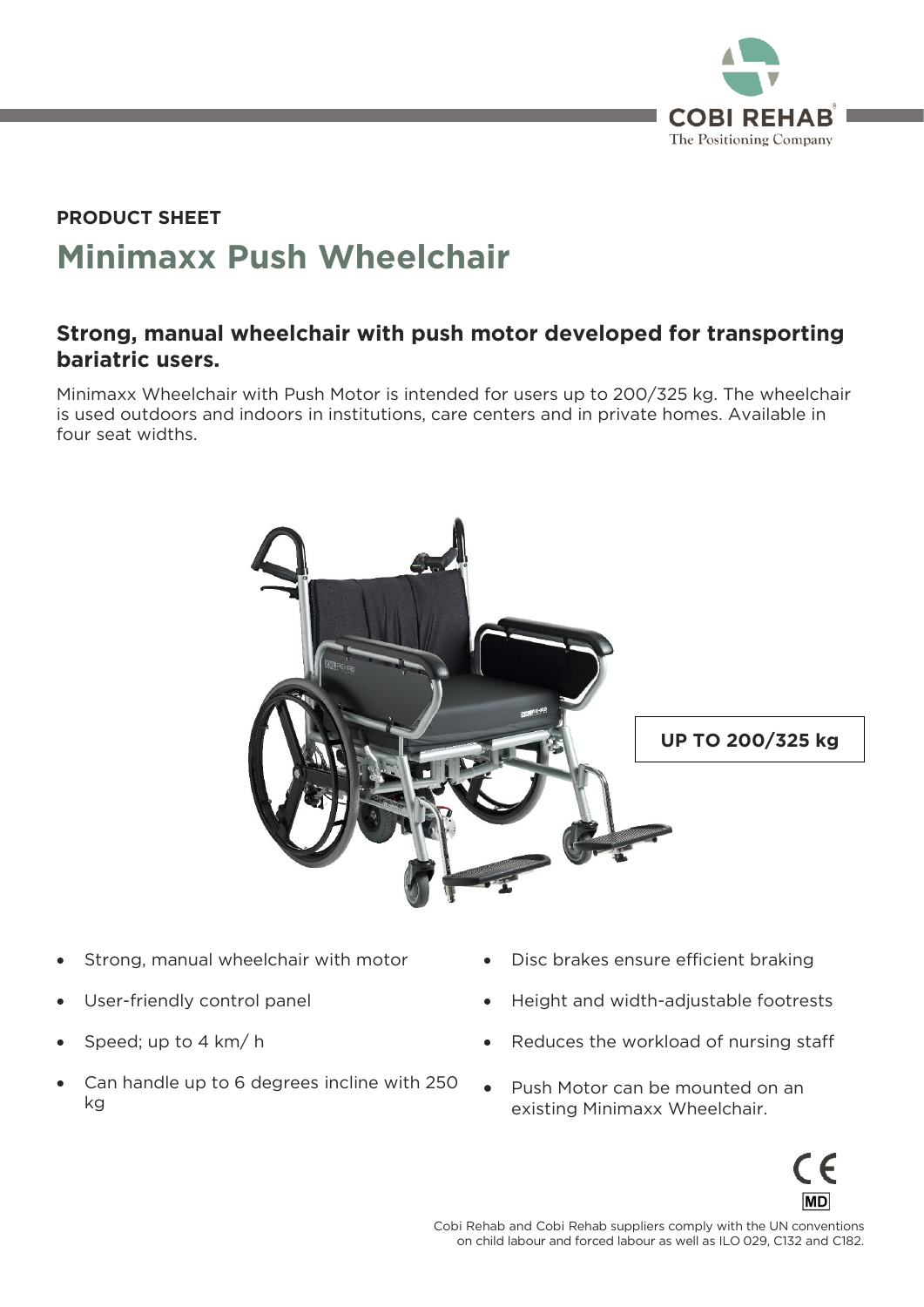### **Use**

Push Motor is intended for mounting on a Push has a maximum user weight of 200 kg. Push has a maximum user weight of 200 kg.

Minimaxx Push Wheelchair can be used for a user<br>weight up to 325 kg, but the engine power decreases when the user weighs over 200 kg. Push Motor life also shortens when the user weight exceeds 200kg. weight exceeds 200 $\mu$ 

Minimaxx Push Wheelchair is used outdoors and indoors in institutions, hospitals, care centers and in private homes. in private homes.

The footrests on the Minimaxx Push Wheelchair<br>can carry 100 kg each. Minimaxx Push is operated by means of a control panel, which is located on the handle. Minimaxx Push is equipped with disc brakes and parking brakes. brakes and parking brakes.

Minimaxx Push Wheelchair is available with four seat widths,  $56 \text{ cm}$ ,  $61 \text{ cm}$ ,  $66 \text{ cm}$ , and  $71 \text{ cm}$ . seat widths, 56 cm, 61 cm, 66 cm, and 71 cm.

All models have a seat height of 43 cm and a seat depth of 46 cm. The total width of all models is 14 cm more than the seat width.

#### **Choice of size for user**

Choice of size depends on the user's body shape.<br>Contact your local dealer for advice and guidance before ordering. before ordering.

#### **Contraindications**

The user of Minimaxx Push Wheelchair must have physical and cognitive resources to operate the  $\nu$  and contain  $\alpha$  and  $\alpha$  and  $\alpha$  operations to  $\alpha$  operations to  $\alpha$ 

### **General information**

This product sheet contains important information<br>about the use of Minimaxx Push Wheelchair and the target group for the wheelchair. It also includes a wide range of specifications on Minimaxx Push. Wheelchair. Wheelchair.

The most recent version of this product sheet can<br>be found on our website. Check if the version you are reading now is the most recent. are reading now is the most recent.

If you need a product sheet written in a larger font size, this sheet is available in PDF format at cobirehab.com, which can be scaled up to the required font size. required font size.

You can always contact your local dealer if you<br>want more information about Minimaxx Push Wheelchair more information about Minimax Wheelchair.

product specifications without providing prior product specifications with providing providing providing providing providing providing providing providing pr<br>Providing prior by a providing providing providing providing providing providing providing providing providing





Minimaxx Push wheelchair with universal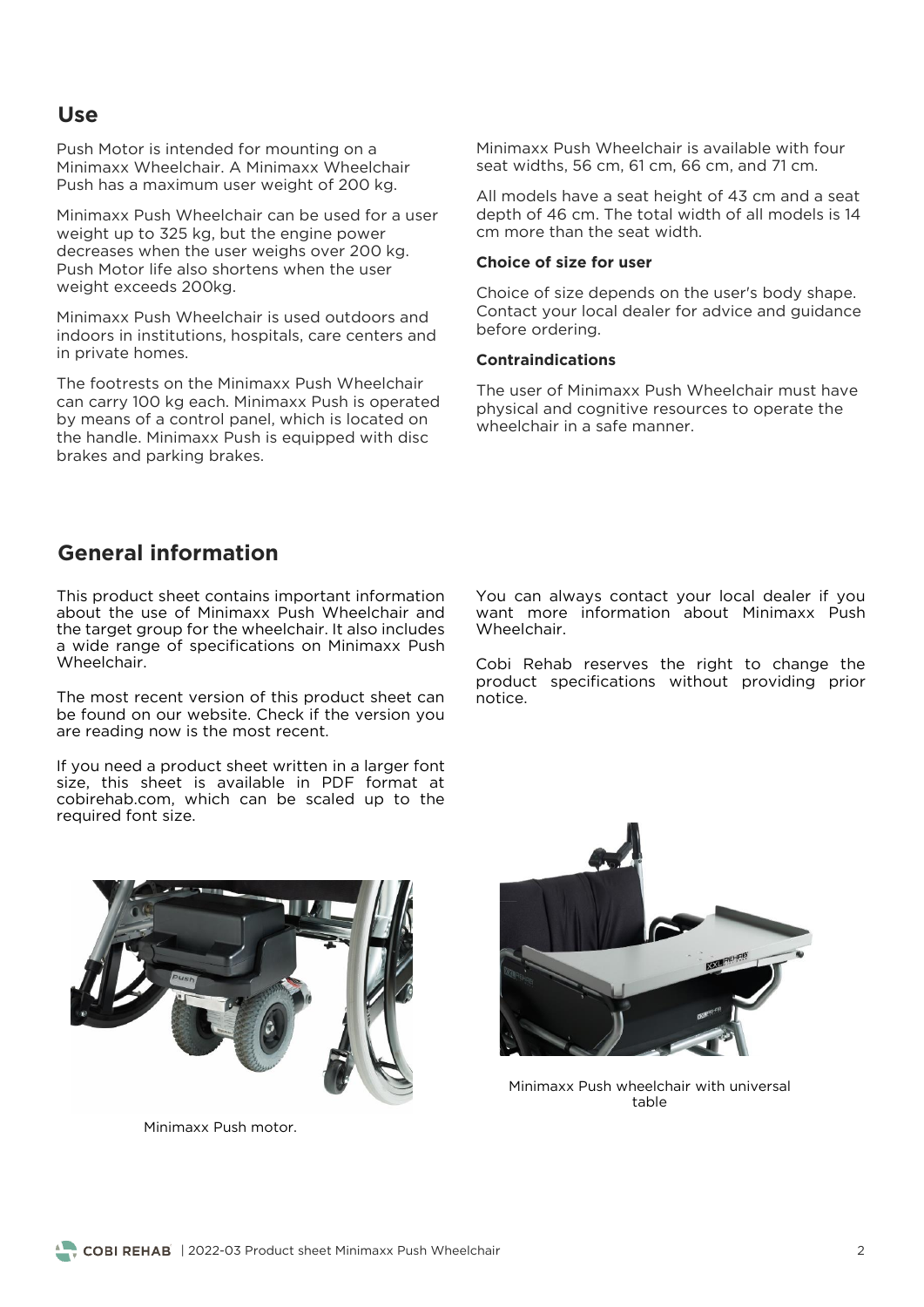# **Construction**

Push Motor is a small motor intended for mounting on a Minimaxx Wheelchair. Minimaxx Push motor can reduce injuries on care staff. can reduce injuries on care staff.

The Push motor has a maximum user weight of 200 kg. Minimaxx Wheelchair Push can, however, be used up to 325 kg, but the engine power decreases when the user weight is over 200 kg. when the user weight is over 200 kg.

The service life of the push motor is also shortened<br>when the user weight exceeds 200 kg. Minimaxx Push Wheelchair is used indoors and outdoors in institutions, hospitals, care centers and in private institutions, hospitals, care centers and in private

Minimaxx Push is equipped with disc brakes and  $\frac{1}{2}$  in a speed lever of the Push motor is released. the speed lever of the Push motor is released.

#### **Operation**

Minimaxx Push is intended for slopes of up to 6 degrees at 250 kg load. The disc brake system degrees at 250 kg load. The disc where system provides a high degree of safety downhill.

The control panel is located on the handle. The status of the battery can be seen at the top of the panel. Below are the back-and-forth buttons as well as the rotary button, which control the speed  $(1-4 \text{ km/h})$ . In the event of an immediate stop, pull the lever. This causes the Minimaxx Wheelchair Push to stop immediately. Push to stop immediately.

### **Cleaning**

Minimaxx Wheelchair frame, seat, push handles and a regular detergent. and a regular detergent.

### **Storage and transportation**

When Minimaxx Push is not in use, it must be stored dry and at a temperature between 10° to stored dry and at a temperature between 10° to  $\mathcal{F}^{\mathcal{F}}_{\mathcal{F}}$ 

This also applies to long-term storage. Also place<br>Minimaxx Push in the dark and cover it, e.g., with a blanket.

#### **Armrests**

Extra-long armrests make it easy for the user to get<br>in and out of the wheelchair.

In addition to the removable standard armrests. Minimaxx Push can also be delivered with sports armrests, which can be a help with transfers and activity at the table, where the wheelchair can be pushed further in under the table. pushed further in under the table.

#### **Footrests**

The footrests can carry up to 100 kg each and can be adjusted in height and width, which makes it possible to adapt them individually to the user. In addition to the included standard footrests. amputation leg rests with leg supports (right and left) can be purchased. left) can be purchased.

#### **Back**

Minimaxx Push Wheelchair has two types of back adjusted and a strap back that is adjusted using velcro straps. velcro straps.

Strap back can, among other things, give users<br>with a voluminous pelvis region good lumbar support. support.

#### **Seat cushion**

Minimaxx Push Wheelchair is delivered without seat cushion. Contact your local dealer in relation to choice of seat cushion.

### **Desinfection**

The wheelchair's frame, seat, armrests, and<br>backrest can also be disinfected with e.g., ethanol 70% or a chlorine product 1000 1200 ppm. 70% or a chlorine product 1000 1200 ppm.

The seat cushion can be replaced if the wheelchair<br>is transferred to a new user.

### **Transport**

Minimaxx Push Wheelchair is (without user)<br>suitable for land and/or air transport. The wheelchair can withstand being lifted in the frame if it is to be transported without a user in a vehicle. if it is to be transported without a user in a vehicle.

Minimaxx Push Wheelchair can be folded as it does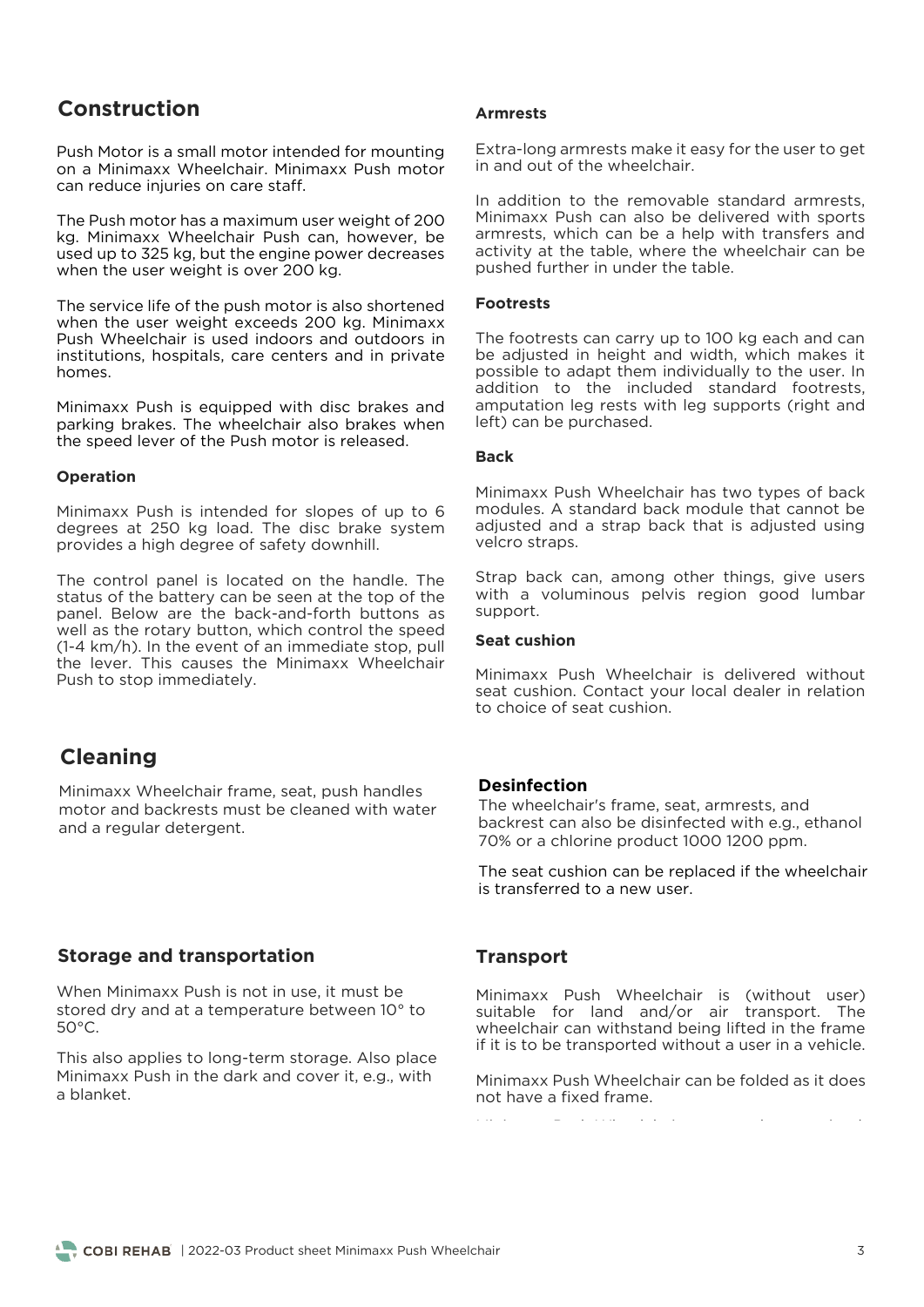# **Specifications**

of heat or cold.

| Maximum user weight for efficient push motor                                                                            | 200 kg                            |
|-------------------------------------------------------------------------------------------------------------------------|-----------------------------------|
| <b>Battery</b>                                                                                                          | 24V 450W 4,5 amp.                 |
| Weight battery                                                                                                          | 9 kg                              |
| Total weight of the Push Motor                                                                                          | 23 kg                             |
| Tire size                                                                                                               | 500mm x 200mm (massive tires) x 2 |
| Charger capacity                                                                                                        | Off Board (1.8A)                  |
| Battery capacity                                                                                                        | 2 pcs 12V 12ah                    |
| Maximum speed                                                                                                           | 4 km/h                            |
| Gradient                                                                                                                | $6^{\circ}$                       |
| Reveres function                                                                                                        | Yes                               |
| Estimated product service life                                                                                          | 7 years                           |
| ISO classification                                                                                                      | 12 23 12 02                       |
| Risk class                                                                                                              |                                   |
| <b>Basic UDI</b>                                                                                                        | 5740000100001MU                   |
| The surface temperature of the Push Motor can increase or decrease when exposed to external sources<br>of heat or cold. |                                   |



Minimaxx wheelchair with disc brakes.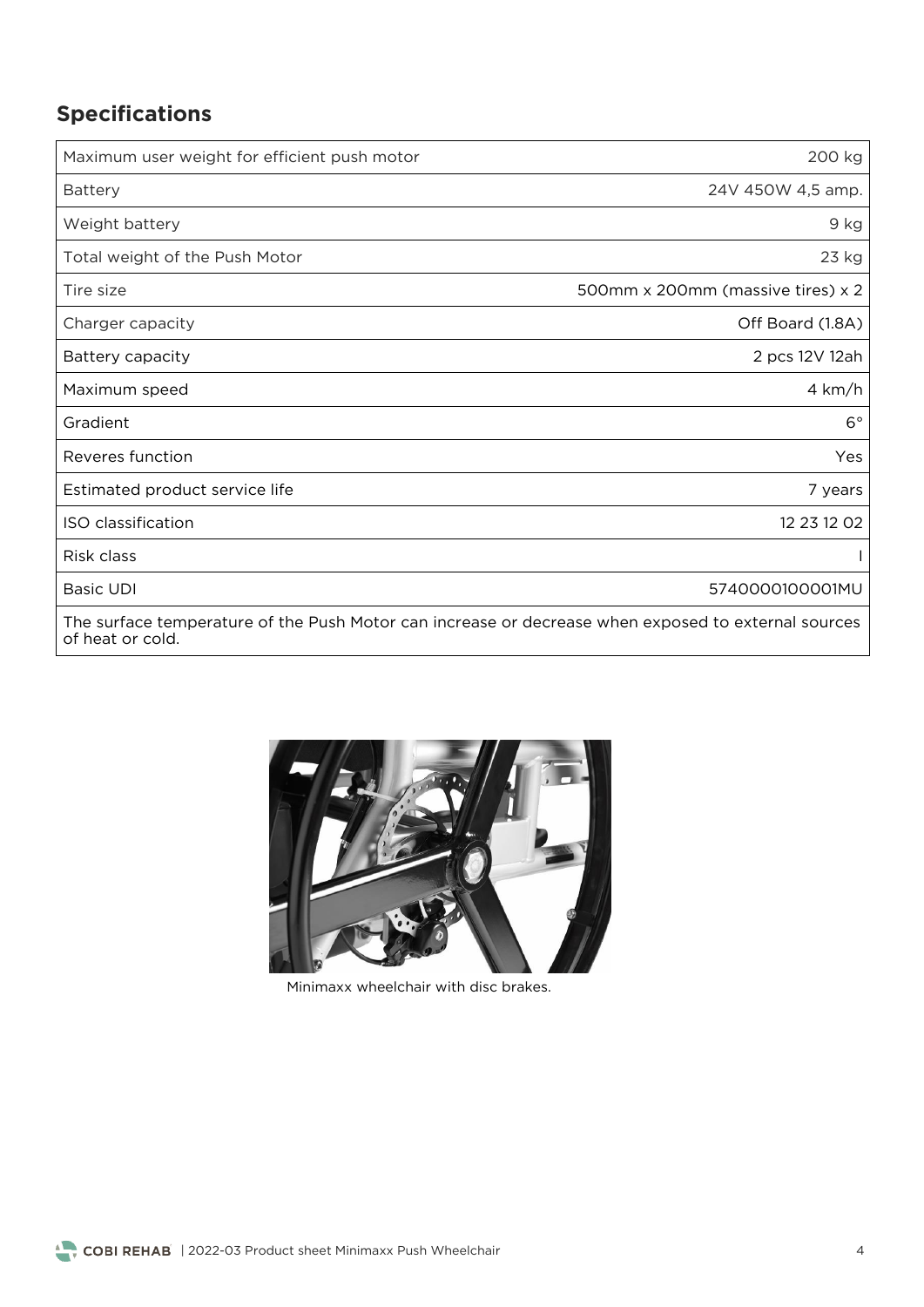# **Ordering**

| Model/Seat width/Seat depth                                      | Item number  |
|------------------------------------------------------------------|--------------|
| Minimaxx Push Motor (56/46 cm) with disc brakes, incl. footrests | 0110-056-00  |
| Minimaxx Push Motor (61/46 cm) with disc brakes, incl. footrests | 0110-061-00  |
| Minimaxx Push Motor (66/46 cm) with disc brakes, incl. footrests | 0110-066-00  |
| Minimaxx Push Motor (71/46 cm) with disc brakes, incl. footrests | 0110-071-00  |
| Push motor, complete                                             | 0110-999-010 |
| <b>Accessories</b>                                               |              |
| Sports armrests, pair                                            | 0100-999-006 |
| Table                                                            | 0100-999-001 |
| IV holder and 02 holder, diameter 10 cm                          | 0100-999-020 |
| Footrest swing-away, right                                       | 0100-999-010 |
| Footrest swing-away, left                                        | 0100-999-011 |
| Calf/amputation support, right                                   | 0100-999-015 |
| Calf/amputation support, left                                    | 0100-999-016 |
| Crutch holder                                                    | 0100-999-022 |



calf/amputation support calf/amputation support